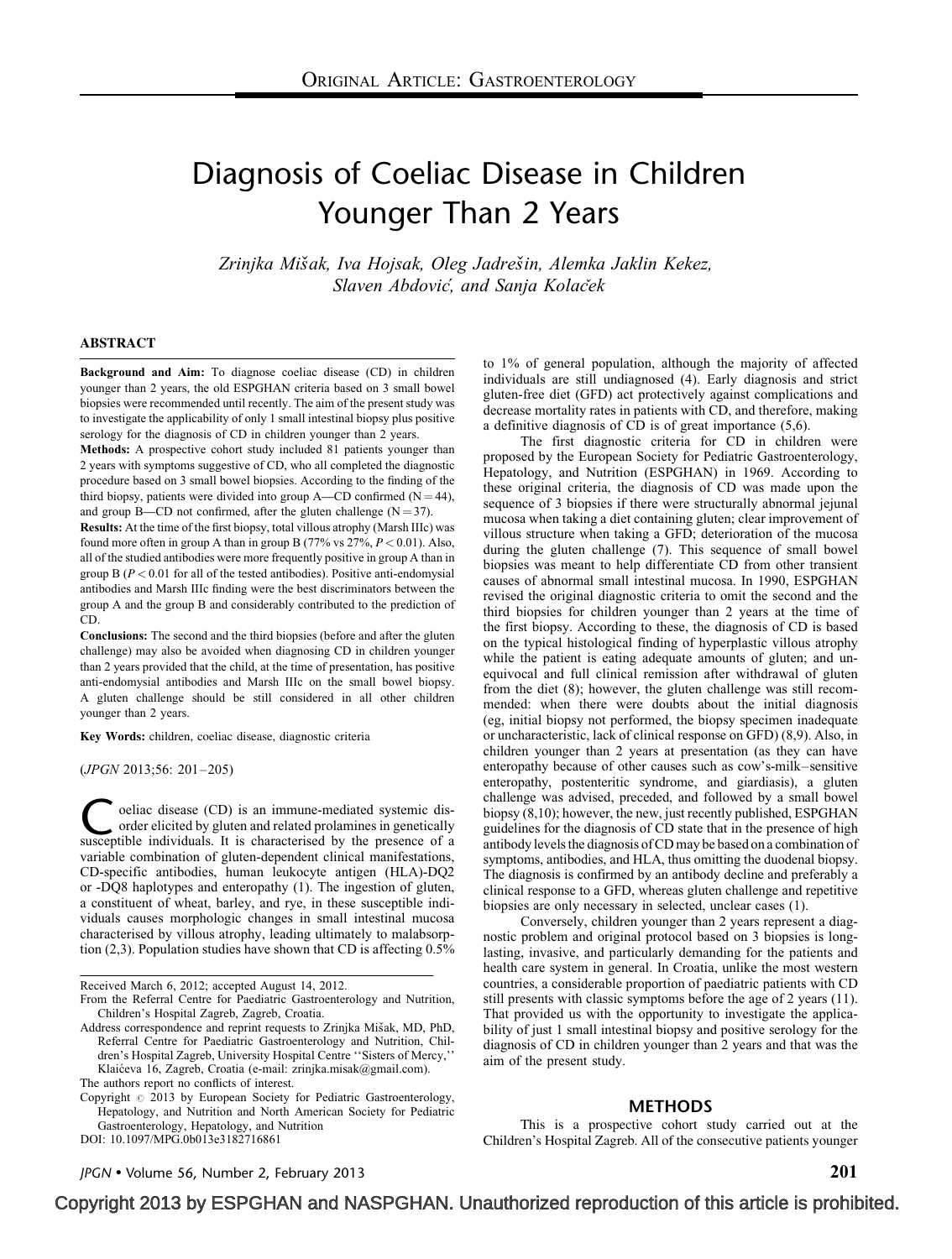than 2 years ( $N = 173$ ) investigated for CD at our department during the period from 1995 to 2005 who underwent small bowel biopsy and had at least Marsh I type lesion were prospectively recruited into the study, following the same protocol (Fig. 1). Seventeen children did not reach 6 years of age before the end observational period and therefore were not challenged with gluten. Of the remaining 156 patients, during the observational period, 81 patients fulfilled the old ESPGHAN criteria based on 3 biopsies. The reasons for not performing 3 biopsies in other patients are presented in Figure 1.

According to the finding of the third small bowel biopsy, patients were divided into 2 groups: group A—patients in whom CD was confirmed after the gluten challenge, and group B patients in whom CD was not confirmed after at least 6 months of gluten challenge.

Biopsies were performed with either Crosby's suction capsule or during the endoscopy. All of the biopsy specimens were analysed by 1 of 2 pathologists and were classified according to Marsh-Oberhuber criteria (type I–IV) [\(12\).](#page-4-0)

All of the serologic tests were performed at the same laboratory under the supervision of 1 person. Serum anti-gliadin antibodies (AGA IgA and IgG) were determined quantitatively by fluoro-enzyme-immuno method using the kit from Eurospital, Trieste, Italy. The results are expressed as indexes and for AGA IgA, values >7 were considered positive, while for AGA IgG positive were values >15. Anti-endomysial antibodies (EMA of IgA class) were detected by the method of indirect fluorescence using sections of distal monkey oesophagus (''Antiendomysium test,'' Eurospital, Trieste, Italy) [\(13\)](#page-4-0).

HLA DQ alleles encoding HLA-DQ2 and -DQ8 were investigated at the Tissue Typing Laboratory of the University Centre Zagreb. Patients were typed for HLA class II alleles by a high-resolution polymerase chain reaction sequence–specific oligonucleotide probes method [\(14\).](#page-4-0)

### Statistical Analysis

Quantitative data were expressed as medians and ranges or means and 95% confidence intervals (CIs). Statistical



**FIGURE 1.** Flowchart of patients included in the study.  $CD = \text{coeliac}$ disease.

differences between study groups were evaluated using Student t test and  $\chi^2$  test, as appropriate.  $P < 0.05$  was considered statistically significant. Receiver operating characteristic (ROC) curves and area under the curve (AUC) were created to determine the diagnostic value of observed diagnostic methods (small intestinal biopsy finding and serologic tests) and to determine optimal threshold values. Binary logistic regression analysis was used to investigate observed diagnostic tests in combination, and a stepwise method was used to find the best test combination.

## Ethical Considerations

The study was approved by the ethical committee of the University of Zagreb School of Medicine, as well as by the ethical committee at our hospital. Informed consent was obtained for all of the patients included in the study.

#### RESULTS

In total, 81 patients younger than 2 years who fulfilled the old ESPGHAN criteria based on 3 small intestinal biopsies were included in this prospective study (Fig. 1). The diagnosis of CD was confirmed by the biopsy finding after the gluten challenge in 44 patients (group A), whereas in 37 patients who had normal small bowel biopsy finding after the gluten challenge, CD was not confirmed (group B).

In group A, there were 14 boys (32%) and 30 girls (68%) of mean age 12.8 months (range 6–24 months), whereas in group B, there were 15 boys  $(40\%)$  and 22 girls  $(55\%)$  of mean age 13.6 months (range 6–23 months). Groups did not differ in regard to sex and age.

Most common presenting symptom in group A was failure to thrive (in 93% of children) followed by diarrhoea (79%), abdominal distension (72%), anaemia (54%), vomiting (39%), and abdominal pain (11%). In group B, 76% of children presented with failure to thrive, whereas diarrhoea was present in 68%, abdominal distension in 54%, anaemia in 43%, vomiting in 22%, and abdominal pain in 19% of children (Fig. 2). Groups A and B did not differ in regard to any presenting symptom except for the failure to thrive, which was



FIGURE 2. Clinical symptoms based on which the suspicion of coeliac disease (CD) was made and the first biopsy performed. Failure to thrive was the only symptom that was significantly more frequent in group A (with later proven CD) vs group B (CD later not confirmed).

 $\bf 202$  www.jpgn.org www.jpgn.org www.jpgn.org www.jpgn.org www.jpgn.org www.jpgn.org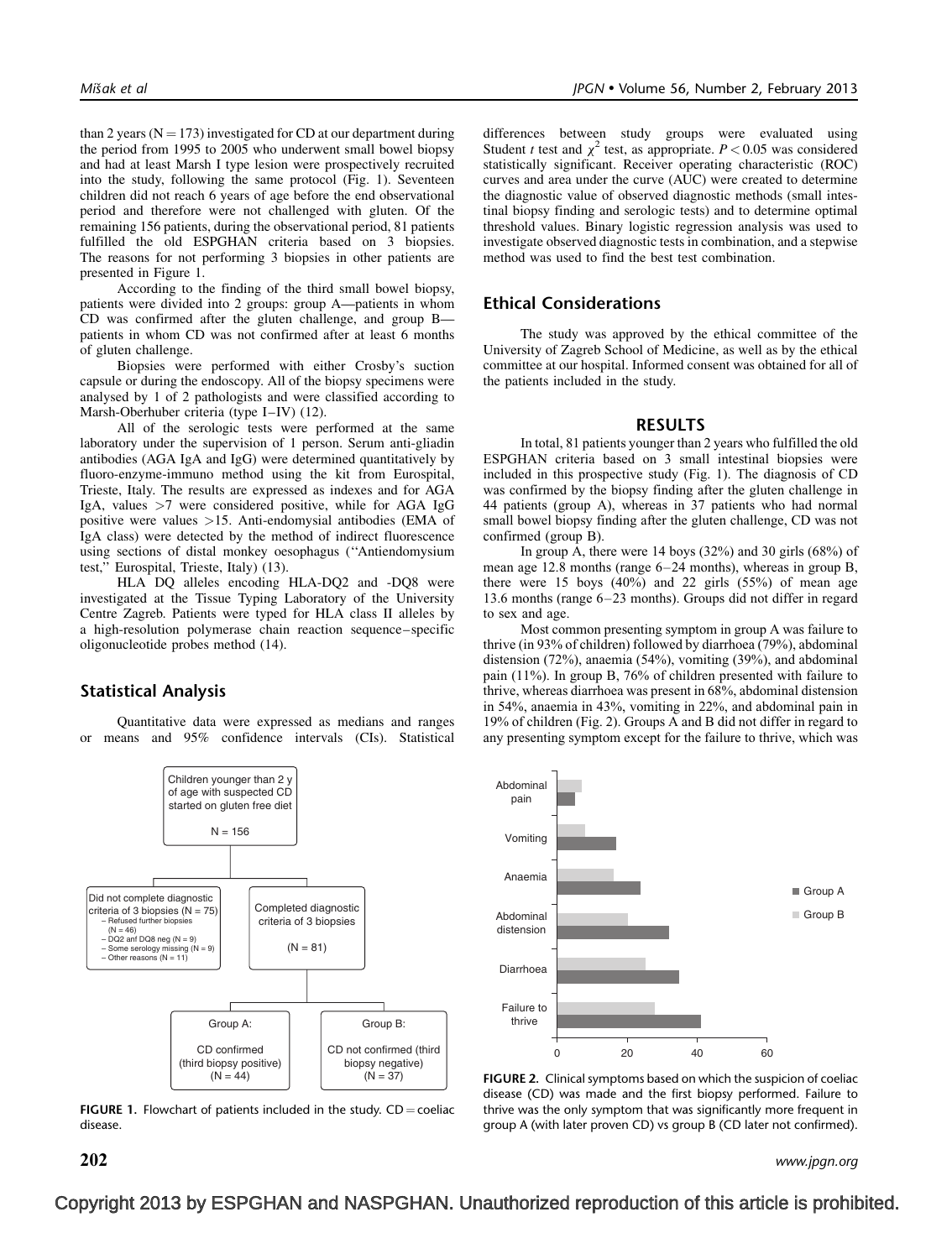

FIGURE 3. The proportion of positive serology testing in children of both groups (with confirmed and not confirmed CD) at the time of presentation.  $AGA = anti-gliadin$  antibodies;  $EMA = anti-endomysial$ antibodies;  $IqA = immunoglobin$  A;  $IqG = immunoglobin$  G.

more common in patients with finally proven CD (group A),  $P < 0.05$ .

Concerning serology, all of the children from group A were positive for AGA IgG, whereas 93% were positive for IgA AGA and 85% for EMA. In group B, 59% of children were positive for AGA IgG, 26% for AGA IgA, and 16% for EMA (Fig. 3). When compared, all of the studied antibodies were significantly more frequently positive in group A than in group B  $(P < 0.01$  for all tested antibodies). Six patients from group A (with confirmed CD) were EMA negative, 1 patient had IgA deficiency and was only AGA IgG positive. The remaining 5 children (age 9–17 months) were IgA competent and all had both IgA- and IgG AGA-positive antibodies. Specificity and sensitivity of tested antibodies at manufacturer cutoff values are presented in Table 1.

At the time of the first biopsy, 84% of children with confirmed CD had villous atrophy (Marsh IIIa-c) that was significantly more common in group A than in group B (84% vs 59%  $P = 0.01$ ). The same was true for total villous atrophy (Marsh IIIc 77% vs 27%,  $P < 0.01$ ). Marsh I and II type of lesions were, however, more common in patients of group B (5% and 11% vs 11% and 30%, respectively) (Fig. 4).

Of those 10 patients from group B who had Marsh IIIc lesion on the small intestinal biopsy, 4 patients were also EMA positive; however, all 4 of them after the gluten challenge that lasted from 10 months to 5 years had normal small bowel biopsy. Because they

TABLE 1. Sensitivity, specificity, and predictive values of performed serology testing (%)

|                           | AGA IgA | $AGA$ $IgG$ | EMA   |
|---------------------------|---------|-------------|-------|
| Sensitivity               | 92.50   | 100.00      | 84.09 |
| Specificity               | 59.09   | 35.71       | 83.78 |
| Positive predictive value | 80.43   | 68.97       | 86.05 |
| Negative predictive value | 81.25   | 100.00      | 81.58 |

 $AGA = anti-gliadin antibodies; EMA = anti-endomysial antibodies;$  $IgA = \text{immunoglobin A};$   $IgG = \text{immunoglobin G}.$ 

www.jpgn.org  $203$ 

also have HLA status compatible with CD, they are followed up as possible late relapsers.

Results of logistic regression analysis are presented in [Table 2.](#page-3-0) Tests with good discriminatory power show a combination of a high odds ratio together with a low  $P$  value (ie, a significant difference between the groups). With the diagnosis of CD being a dependent variable, it was shown that EMA and AGA IgG were the tests that best differentiated between the group A and the group B. If AGA were excluded from the analysis (because AGA is not recommended anymore in the detection of CD) [\(1\)](#page-3-0), variables that considerably contributed to the prediction of CD were EMA and the Marsh IIIc biopsy finding. Furthermore, if the final diagnosis was based only on the Marsh IIIc finding of the first small bowel biopsy and positive EMA (instead of 3 biopsies), the diagnosis of CD would be correct in 83.95% of our patients and this approach would not result in any patient with CD being missed.

#### **DISCUSSION**

In the present study, carried out to evaluate the possibility of simplifying the diagnostic algorithm for CD in children younger than 2 years, we showed that the CD can be diagnosed based on only 1 small bowel biopsy obtained at presentation, provided that there is a histology finding of Marsh IIIc and that EMA is positive.

Until recently, to diagnose CD in children younger than 2 years, the old ESPGHAN criteria of 3 biopsies were recommended. This was justified with some other conditions, causing in this age group similar histological changes, and presenting with similar clinical picture [\(8,10,15\)](#page-4-0). Whether such an invasive and long-lasting procedure is truly required was explored in several studies [\(4,15–23\).](#page-3-0) Based on the results obtained, the new ESP-GHAN guidelines for the diagnosis of CD in children and adolescents were recently published. According to these, in case of extremely high tissue transglutaminase antibody (anti-TG2) titres, there is an option to diagnose CD without duodenal biopsies, but by applying a strict protocol with further laboratory tests [\(1\);](#page-3-0) however, the gluten challenge with pre- and post-challenge biopsies is indicated in cases when there is a doubt about the diagnosis, when the first biopsy was not performed, or the biopsy specimen was not sufficient for the analysis  $(1,24,25)$ .

Even before the publication of the new ESPGHAN criteria, many centres did not adhere to the 3-biopsy protocol in children younger than 2 years [\(26–28\).](#page-4-0) For example, in Sweden, only 27% of paediatric clinics use the recommended 3 biopsies procedure



FIGURE 4. Results of the first small bowel biopsy.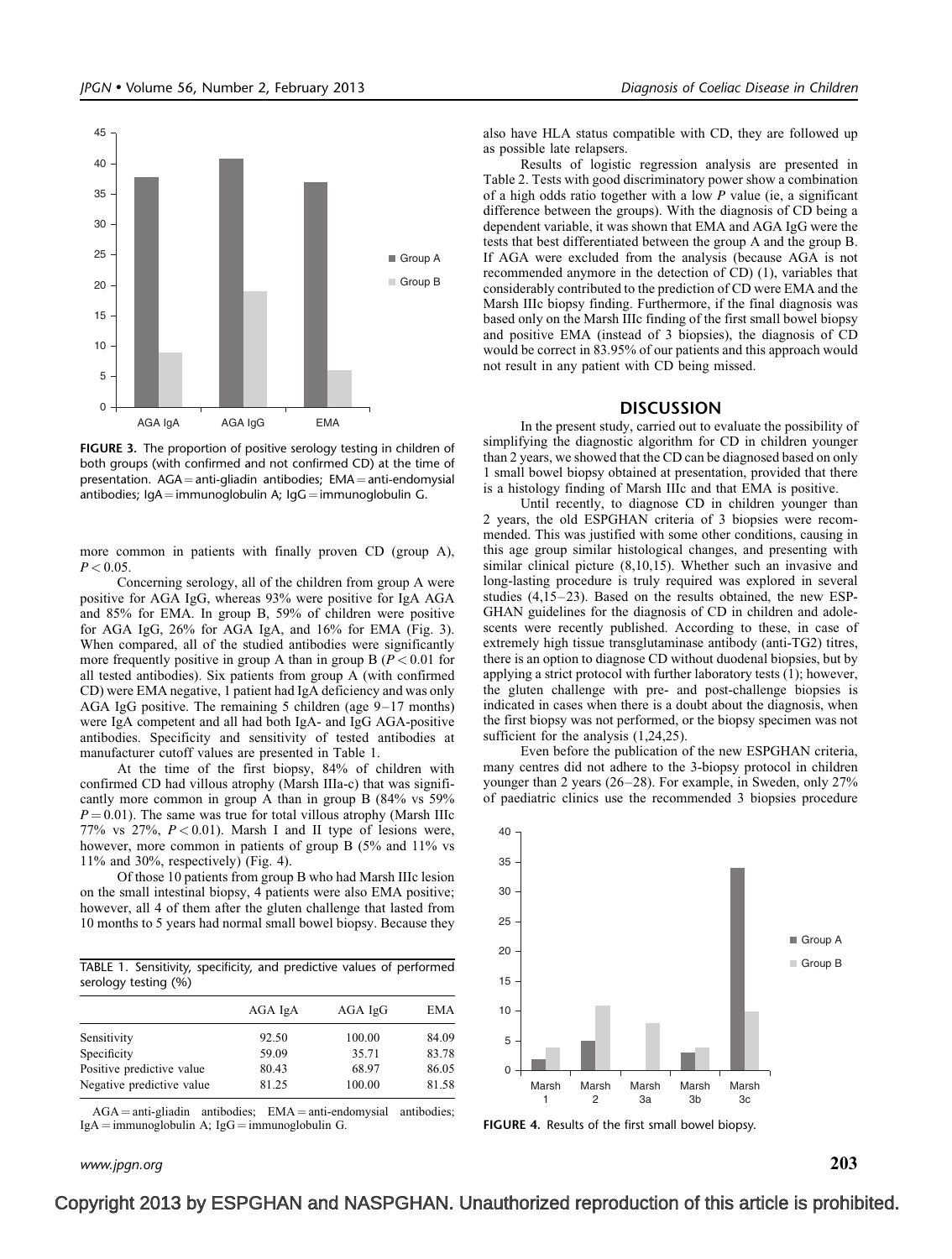<span id="page-3-0"></span>

| TABLE 2. Logistic regression analysis        |                                                                |            |                |  |  |
|----------------------------------------------|----------------------------------------------------------------|------------|----------------|--|--|
| Test                                         | P                                                              | Odds ratio | 95% CI         |  |  |
| Dependent variable: CD diagnosis             |                                                                |            |                |  |  |
|                                              | Independent variables: EMA, IgG AGA, IgA AGA, IELs, Marsh IIIc |            |                |  |  |
| <b>EMA</b>                                   | 0.0028                                                         | 12.6592    | 2.3998-66.7783 |  |  |
| IgG AGA                                      | 0.0008                                                         | 1.0441     | 1.0180-1.0709  |  |  |
| Dependent variable: CD diagnosis             |                                                                |            |                |  |  |
| Independent variables: EMA, IELs, Marsh IIIc |                                                                |            |                |  |  |
| <b>EMA</b>                                   | 0.0001                                                         | 17.0924    | 4.9010-59.6106 |  |  |
| Marsh 3c                                     | 0.0135                                                         | 4.8428     | 1.3847-16.9374 |  |  |
|                                              |                                                                |            |                |  |  |

 $AGA =$  anti-gliadin antibodies; EMA = anti-endomysial antibodies; IEL = intraepithelial lymphocyte; IgA = immunoglobulin A; IgG = immunoglobulin G.

[\(10\)](#page-4-0), whereas in Italy,  $>80\%$  of centres do not perform gluten challenge in children younger than 2 years [\(27\).](#page-4-0) Even in our study, a considerable proportion of patients younger than 2 years who had symptoms suggestive of CD (48%) did not complete the whole 3-biopsy procedure; however, in 81 patients younger than 2 years at disease presentation, who completed the study, the diagnosis of CD could have been correctly established at the time of the first biopsy in 84% of them, provided that the result of the biopsy was Marsh IIIc, and that EMA was positive. Thus, 29 children (66%) from the group A could have been spared from the second and the third biopsies. Therefore, we propose that gluten challenge with pre- and postchallenge biopsies is necessary in patients with Marsh I-IIIb histology finding and/or EMA negative, both taken at the time of disease presentation. This approach would not result in any patient with CD being missed. Similarly was shown in a study done by Wolters et al [\(28\)](#page-4-0) (although that was a retrospective study and on a smaller proportion of patients who did not relapse after the gluten challenge) who suggested that routine gluten challenge in young children is not necessary when patients have villous atrophy in combination with positive EMA; however, for more detailed discussion and for further follow-up are 4 children from the group B, who would have also got the diagnosis of CD, although their third biopsy was negative. Whether they would be falsely diagnosed or they will ultimately present as late relapsers is the question that can be answered only after a long-term follow-up.

Serology plays an important role in diagnosing CD and distinguishing villous atrophy caused by CD from other conditions. Paediatric studies have shown the specificity of EMA to be nearly 100%, with a sensitivity ranging from 90% to 100% [\(9,29\).](#page-4-0) IgA anti-TG2 has also a high sensitivity and specificity of 90% to 99%, but because of false-positives in up to 10% of cases, its positivity must be confirmed by EMA [\(29–32\);](#page-4-0) however, despite being a highly sensitive and specific markers of CD, both EMA and anti-TG2 alone are not good markers in younger children (<2 years) [\(30,33\)](#page-4-0). Burgin-Wolf et al [\(34\)](#page-4-0) reported in children younger than than 2 years of age that the specificity of EMA was 98%, but the sensitivity was significantly lower than in older children (80% vs 97%,  $P < 0.008$ ). This low sensitivity of EMA was also confirmed in our patients (84%), whereas specificity was also 84%. On the contrary, some authors did not observe any lack of antibody sensitivity in this age group [\(20,35,36\)](#page-4-0). It seems that IgG antibodies against deamidated forms of gliadin peptides is a good tool for identifying CD in children younger than 2 years and in patients with IgA deficiency (1,33). Unfortunately, at the beginning of our study, we could not determine either anti-TG2 or deamidated forms of gliadin peptides. Instead, we used AGA, and there is some evidence that its sensitivity may be higher in children younger than 2 years in comparison with EMA and anti-TG2 tests (1,29,37); however, the new guidelines stated that the specificity of AGA tests is extremely

low in this age group, making it not helpful for clinical practice (1,38,39). In our study, the sensitivity of AGA IgA was 92% and of AGA IgG 100%, whereas the specificity was extremely low (AGA IgA 59% and AGA IgG 36%). Even higher sensitivity of IgA was shown in the Lagerqvist et al [\(37\)](#page-4-0) study on children younger than 18 months (97%) being also more sensitive than IgA anti-TG2 and IgA EMA (both 83%,  $P < 0.0001$ ). Moreover, as many as 17% of the children with CD in this age group would have remained undiagnosed if anti-TG2 IgA was used alone.

Furthermore, patients with intermediate histopathologic changes, including partial villous atrophy, are occasionally anti-TG2 and/or EMA negative and the question is whether those really suffer from CD [\(18,40,41\).](#page-4-0) In our study, 2 patients had mucosal lesions other than IIIc (one had Marsh I and the other Marsh II) and were EMA negative (although both were AGA positive), but after the gluten challenge, CD was confirmed. Therefore, if intermediate histopathologic mucosal changes are found even in children negative for CD-specific antibodies (but younger than 2 years and HLA-DQ2 or -DQ8-positive), later gluten challenge should be performed to confirm CD as a cause of the enteropathy.

We are aware of the several limitations to our study: there was a high dropout (48% of our patients younger than 2 years did not complete the whole procedure of 3 biopsies); at the time of the first biopsy, anti-TG2 and/or DGP could not have been performed; and the possibility that some of the patients from group B will be late relapsers cannot be excluded.

Despite these limitations, this is a unique prospective study that comprised children younger than 2 years who completed the classic diagnostic procedure of 3 biopsies, providing us with the opportunity to draw valid conclusion that the second and the third biopsies (before and after the gluten challenge) may be avoided in children younger than 2 years provided that the child, at disease presentation, has positive EMA and Marsh IIIc on the small bowel biopsy.

#### REFERENCES

- 1. Husby S, Koletzko S, Korponay-Szabo S, et al. European Society for Pediatric Gastroenterology, Hepatology, and Nutrition guidelines for the diagnosis of coeliac disease. J Pediatr Gastroenterol Nutr 2012;54:136–60.
- 2. Ford AC, Chey WD, Talley NJ, et al. Yield of diagnostic tests for celiac disease in individuals with symptoms suggestive of irritable bowel syndrome. Systematic review and meta-analysis. Arch Intern Med 2009;169:651–8.
- 3. Silano M, Agostoni C, Guandalini S. Effect of the timing of gluten introduction on the development of celiac disease. World J Gastroenterol 2010;16:1939–42.
- 4. Fasano A, Araya M, Bhatnagar S, et al. Celiac Disease Working Group, FISPGHAN. Federation of International Societies of Pediatric Gastroenterology, Hepatology, and Nutrition consensus report on celiac disease. J Pediatr Gastroenterol Nutr 2008;47:214–9.

 $\bf 204$  www.jpgn.org www.jpgn.org www.jpgn.org www.jpgn.org www.jpgn.org www.jpgn.org www.jpgn.org  $\bf 204$